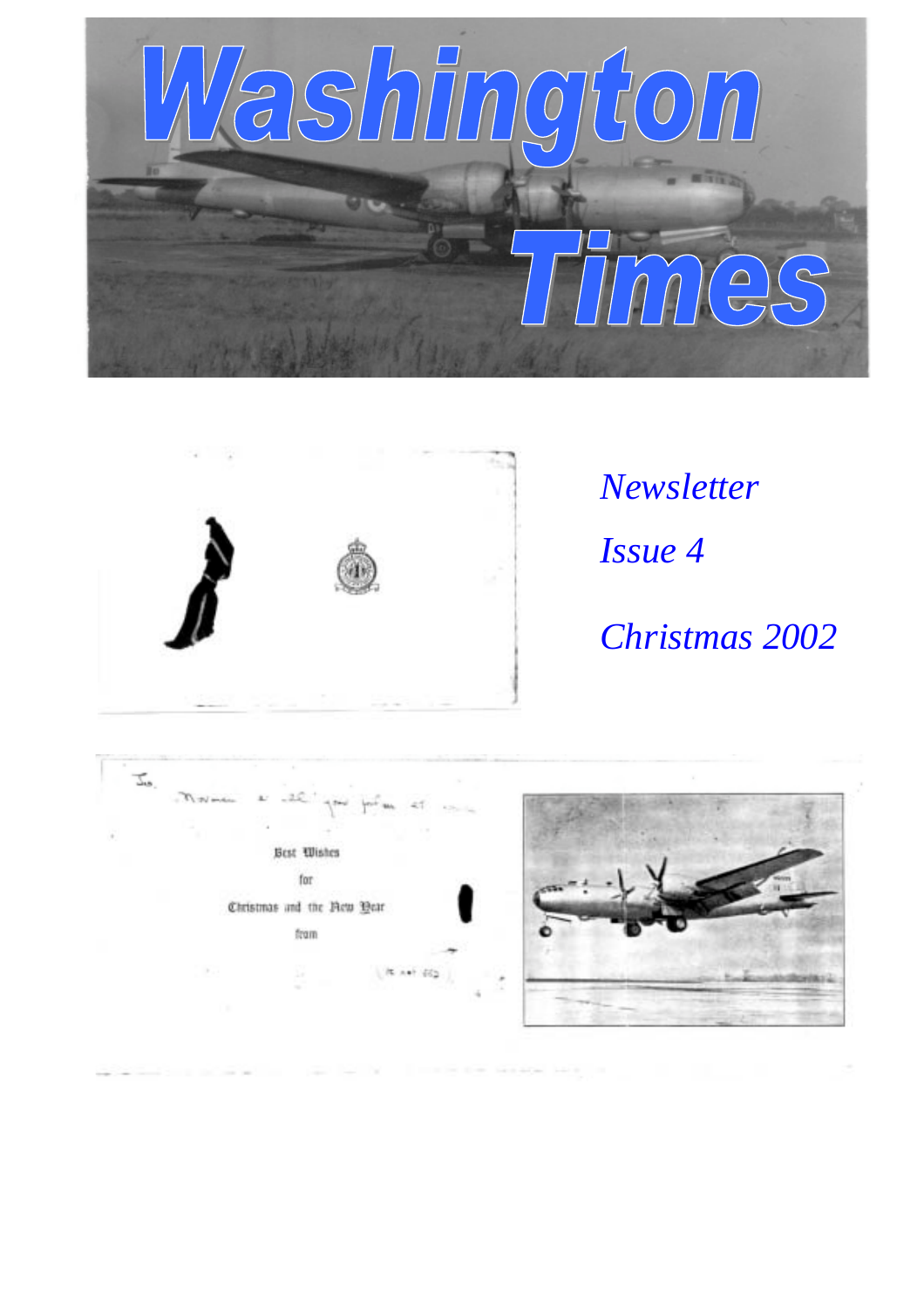## **Cover photos**

Top WF512 (44 Squadron) at dispersal, RAF Coningsby (*Ernest Howlett*)

Centre Left By way of Christmas greeting to you all a, rather poor I'm afraid, copy of a XV Squadron Christmas card from 1952. The cover shown above with the interior below. Perhaps oddly, the depicted plane, seen landing on its delivery flight and still wearing its US serial, is 44-61599, which never served with XV squadron, serving only with the WCU where it was coded FB-K and WF434. (*Terry Collins*)

## **Introduction**

Welcome to the fourth issue of the Washington Times newsletter. With Christmas imminent (or perhaps just past if I have missed the last post to your area!) I have included a copy of a Washington Christmas card to give the cover at least a Christmas feeling although I have refrained from including holly and reindeer! If anyone has other examples of Christmas cards showing, or related, to Washingtons I would be most interested in seeing them.

I also want to thank all of you who responded to my request for further articles. Without wishing to put you off sending any more to me, I now have sufficient articles for some more issues so thank you all very much and will consequently be asking for your 'subs' when I post out issue 5 during the spring!

In the issue 5:

The Historical info chapter in this issue contains the last of the more detailed information that I have managed to collect on the WWII exploits of the 'to be' Washingtons. I hope to get some more supplied soon to cover WF442 or 42-65274 Bad Penny of the 40<sup>th</sup> BG and the oldest of the Washingtons (Bad Penny being the only Washington that deployed to India). However if this does not materialise then I will cover a number of those B-29s for which I have sketchy information only. I intend to go through the Washingtons in RAF serial number order but if you wish a particular plane to be covered early on then please let me know and I will include it. Also to be included are an article on B-29 gunnery and a plan of RAF Waddington, the last of the four bases that housed Washingtons. I will also include a roster for No 149 Squadron, providing that this has arrived in time!

Finally I will take this opportunity to wish everyone a **Happy Christmas and Prosperous New Year**!

### **Newsletter Contact**

Chris Howlett The Barn Badbury Cross Isle Abbotts Taunton Somerset TA3 6RS

e-mail chris howlett@tiscali.co.uk

(note the \_ symbol between my names. This has caused endless trouble with most people using the – symbol instead and not getting through!)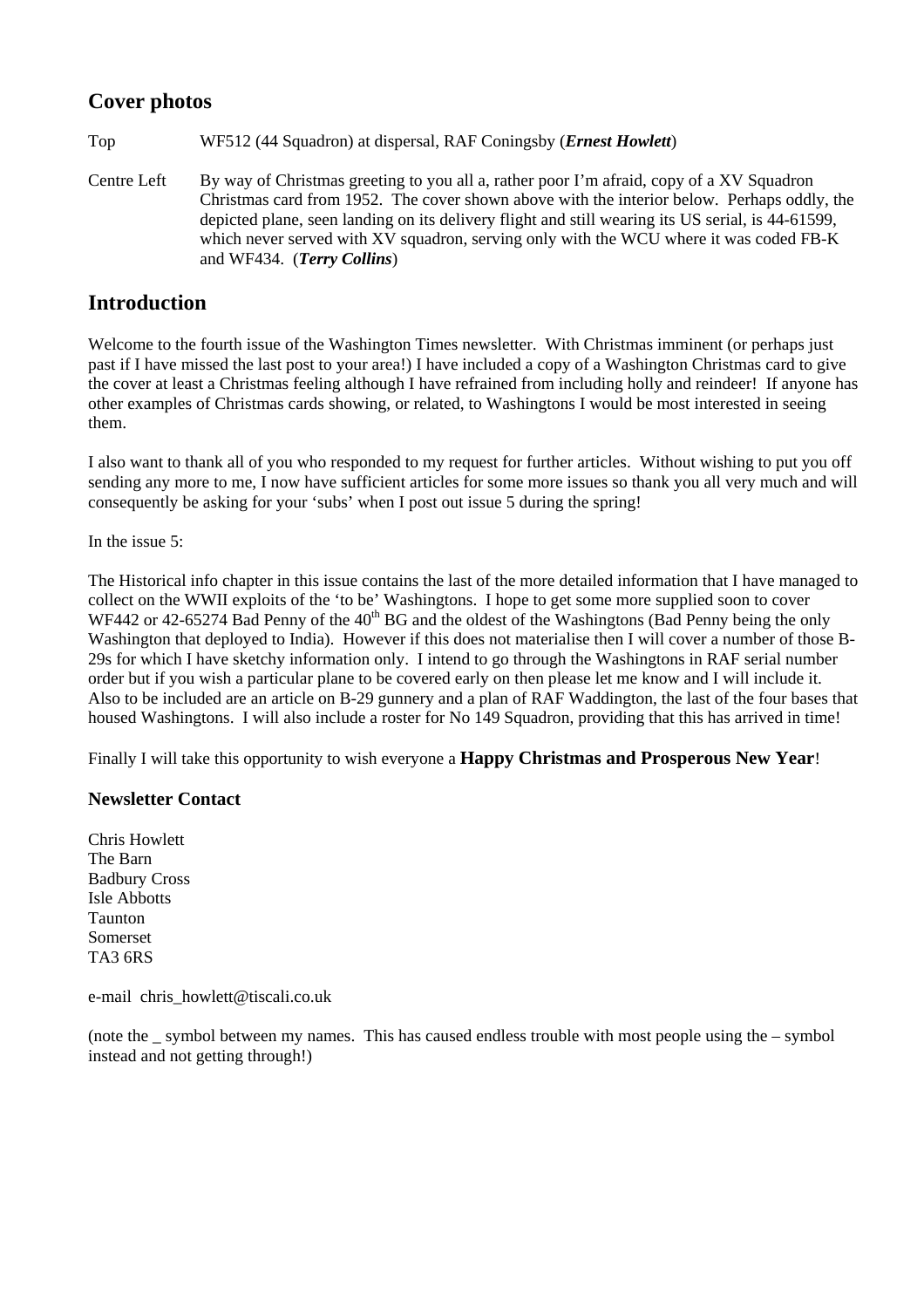# **Historical Info**

#### **WF444 (42-94052)**

Built by Boeing at their Renton factory 42-94052 was a B-29A (all Renton built B-29s being B-29As). Completed on February 19, 1945 it was delivered to the Denver (Colorado) modification centre on February 21 where it remained for just over one month having the latest changes added to the basic airframe as built at Renton. On March 30, 1945 it arrived at Kearney AAF in Nebraska where crew 803 of the 458<sup>th</sup> Squadron,  $330<sup>th</sup>$  BG,  $20<sup>th</sup>$  Air Force took her over on April 1. After flight-testing the new plane crew 803 deployed to North Field on Guam, leaving the US from Mather Field in Sacramento California on April 7, 1945 and arriving at North Field on Guam April 11, 1945 having made refuelling stops at Hickam field on Hawaii and Kwajalein atoll en-route.

While deploying the planes were factory fresh, carrying only the standard US markings and serial. However, upon arriving on Guam the maintenance crews painted the large block K on the tail denoting the  $330<sup>th</sup>$  BG and the 36 on the rear fuselage and outer engine cowls turning B-29 42-94052 into K-36. The crew also christened their plane 'City of Terre Haute' after the hometown of their commander 1<sup>st</sup> Lt Earl Meyers, this being indicated on a standardized map image applied to both sides of the nose.

The morning after they arrived on Guam crew 803 met their 'buddy' crew commanded by Lt A. Carle. These two crews had trained together at Walker AFB in Kansas and become close friends. Lt Carle's crew had arrived a few days earlier and, having just returned from their (and the 330<sup>th</sup> BG's) first mission the previous night, were soon off to be briefed for their second mission, a night raid on Tokyo scheduled for the night of April 13/14. As Charles Fox remembered 'it was a joyous reunion, one that has many memories for me. Lt Muhlenberg, their bombardier, was the first person I met (January 1944) when I transferred from the US Army to the US Army Air Force, and began training for aircrew service at Santa Anna. Unfortunately, this was our last time together. They did not return from that mission'. Lt Carle's plane was damaged by flak over Tokyo and ditched a short way off shore. The position was known and as it happened crew 803's first mission was to search for any survivors from their buddy's crew. No bombs were carried, just auxiliary fuel tanks in both bomb bays and extra survival gear. Nothing was found for unknown to the  $20<sup>th</sup> AF$  the survivors had been picked up by the Japanese and imprisoned in a Tokyo Jail.

Sadly, the survivors of Carle's crew were to die in their cells a few weeks later on the night of May 23/24 during another night attack on Tokyo by the B-29s. The jail guards released the Japanese prisoners but kept the American airmen locked in where they perished in the fire. After the war, the Japanese prison guards responsible were convicted of war crimes and put to death. The  $314<sup>th</sup>$  BW and crew 803 took part in that raid and Charles remembers 'we bombed the area where they were imprisoned and they lost their lives to the fire that burned out the area. They were denied release from their cells. I feel responsible for their deaths, although there is no proof that the bombs we dropped were responsible for starting the fires in that area.'

Crew 803 flew a total of 30 missions to Japan, 26 of them in K-36 (in fact Charles and the Navigator, 2<sup>nd</sup> Lt Ruddell Reed, flew 31 missions having both flown as replacement members in other crews). As for K-36,  $330<sup>th</sup>$ BG records show that she flew 32 missions although who flew the other 6 or to what targets is not known!

Most of the missions flown by crew 803 are listed in the record of service for Charles Fox shown on the following page although the first five appeared on an earlier sheet. These were:

- April 15, 'Dumbo' mission searching for the downed B-29 crew.
- April 21, daylight medium altitude attacking Kamikaze airfields at Kushira on Kyushu.
- April 24, daylight medium altitude precision mission to an aero engine factory at Tachikawa.
- April 26, return to the Kamikaze airfields on Kyushu.

April 29, yet another mission against the Kamikaze airfields on Kyushu.

Which mission was flown with another crew is not known. Also, four of the missions listed were flown in other aircraft: April 26 (in K-33), April 29 (in K-56), June 1 (in K-40) and June 18 (in K-39).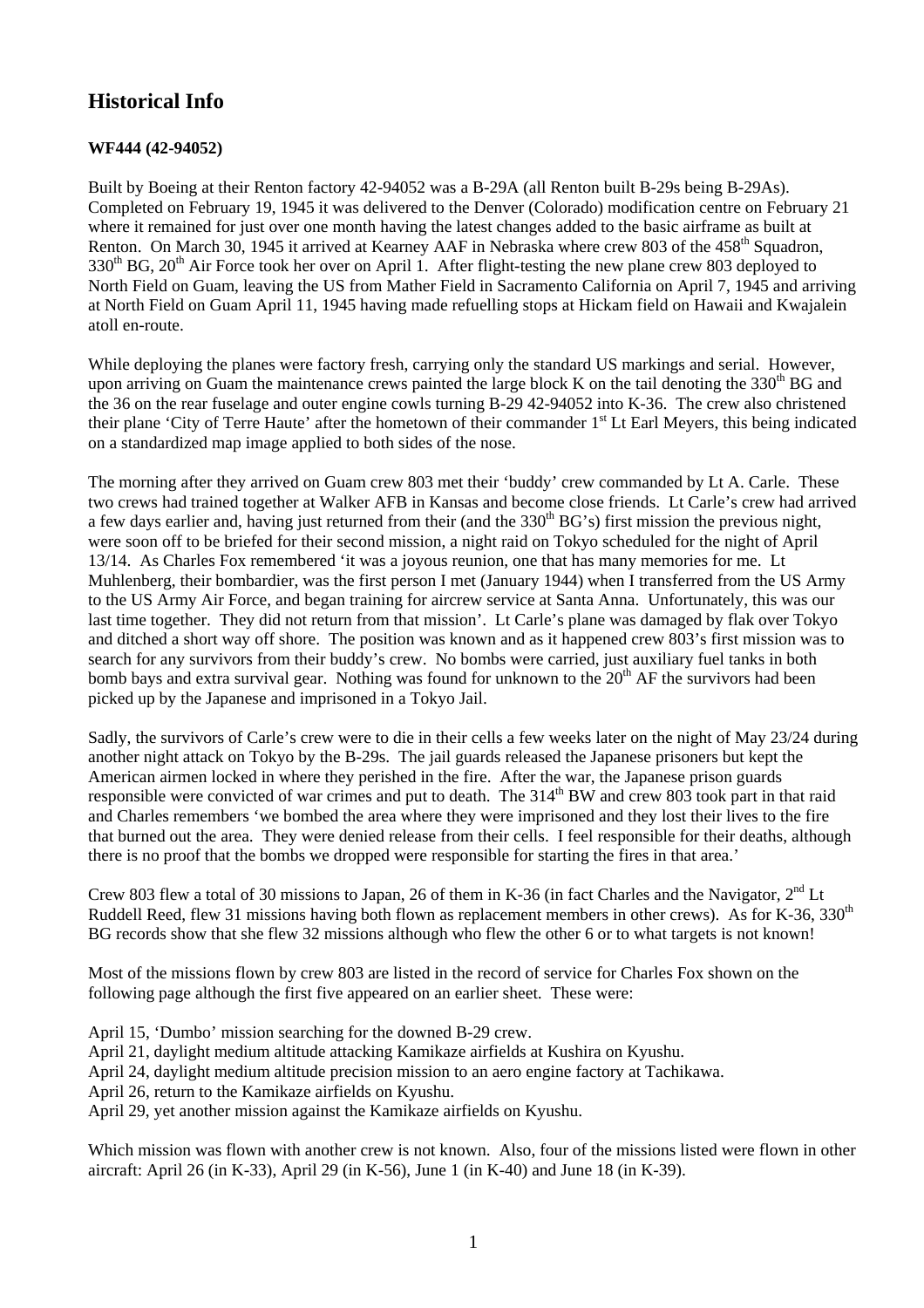K-36 returned to the USA as part of the Sunset Project, departing North Field, Guam on November 1, 1945 piloted by Lt E Smith. Crew 803 who had flown her for most of her missions had returned earlier, ferrying a 73rd BW B-29 'Shady Lady 2' back in September.

After returning to USA, K-36 was stored at Victory Ville until being assigned to SAC and the 301<sup>st</sup> Bomb Wing at Smokey Hill AFB on October 18, 1948. After serving with the 301<sup>st</sup> she was once more placed in storage on August 1, 1949 this time at Kelly AFB. After being refurbished at Robins between April 19, 1950 and June 23, 1950 she was assigned to the RAF arriving at Marham on June 28, 1950.

When with the RAF she served entirely with 115 Squadron at Marham before being passed to the disposal flight on July 1, 1953 and returning to the US on August 25, 1953. Arriving in the US she was stored at Davis Monthan before being scrapped (or reclaimed as this was termed!) on September 8, 1954.

|          | $GIOUP \times 3300h$     |                                                                                            |                   |                | <b>BESIDISTER</b>                  |          |                    |                  | CRET NO. 803                      |        |
|----------|--------------------------|--------------------------------------------------------------------------------------------|-------------------|----------------|------------------------------------|----------|--------------------|------------------|-----------------------------------|--------|
|          |                          | SCOLDRON ASSER                                                                             |                   |                |                                    |          |                    |                  | POSITION Bonbardier               |        |
|          | 抗心区                      | Fox:<br>(L151)                                                                             |                   |                | Charles<br>$($ FIRST)              | (Three)  | (11)               | (GELADX)         | R. 2nd Lt. 0-765451 1035<br>(L20) | (10.0) |
|          |                          | Amards-Decorations Cranted Air Medal (Oak Leal Cluster)                                    |                   |                |                                    |          |                    | (DPC)            |                                   |        |
|          |                          | Date Loft Continental U.S. 7 April 1945                                                    |                   |                |                                    |          |                    |                  | AUTH: 00 91-3, ATC, PEACH         |        |
|          |                          |                                                                                            |                   |                |                                    |          |                    |                  | Eather Fid, Calif.                |        |
|          |                          | DATE OF CEOCHL- : COMBAT : MAIEER : Cumulative Totals<br>ELCI: : FULLO LO- : FLYING : ORET |                   |                | 1000M/T:CREW                       |          | $t$ FONTES $t$ Oif | :INITIAL:INITIAL | sBY                               |        |
|          |                          |                                                                                            |                   | <b>:CREDIT</b> | IFLYING MREDIT HON                 |          |                    | :ENTRY           | :CSET                             |        |
|          |                          | COMBAT :CATION OF:NOURS<br>NESSION:TANORT                                                  |                   |                | ·SORTLES : F (T): : SORTLES : DUTY |          |                    |                  | :1020.ER                          |        |
|          |                          |                                                                                            |                   |                | 78:25                              |          | Ω                  |                  | : XR v                            |        |
|          |                          | 4 May/45 Watsurana 14:55                                                                   |                   |                | 93:20                              | 6        |                    |                  |                                   |        |
|          |                          | 10 Map/45 Otaka                                                                            | 15:45             |                | 109:05.1                           | 2        |                    |                  |                                   |        |
|          |                          | 14 May/45 Magnya                                                                           | 15:50:            |                | 124.55                             | в        |                    |                  |                                   |        |
|          | 24 May 45                | 19 May/45 Hamamatau!                                                                       | 14:20.7<br>15:009 |                | 139:15<br>154:15:                  | 9.<br>10 |                    |                  |                                   |        |
| 29       | 1007, 45                 | $-1.708070$<br>: Yokahuma                                                                  | 15:25:            |                | 1,69:40:                           | 11       |                    |                  | C.0.9                             |        |
|          |                          |                                                                                            | ,09:40:           |                |                                    |          |                    |                  |                                   |        |
|          | 1 June A5                | : Onalga                                                                                   | 15:05:            |                | 184145                             |          |                    |                  | c R i                             |        |
|          | $7 \text{ June } 45$     | 1. Danks                                                                                   | 16:10:            |                | 200:55                             | 13       |                    |                  |                                   |        |
|          | 10 June 45               | <b>Kasum gauna</b>                                                                         | <b>JV:70</b>      |                | 215135                             | 14       |                    |                  |                                   |        |
|          | 15 June 45               | Osaka                                                                                      | 14:50             |                | 230125                             | 15<br>16 |                    |                  | 20                                |        |
|          | 1.8 June 4<br>22 June 45 | <b>Lagoshima</b><br>: Tamashim                                                             | 15125<br>5:45     |                | 245150                             | 17       |                    | JЫ               |                                   |        |
|          | $J$ une $\pm$ 5.         | : Nobeoka                                                                                  | 14:50:            |                | 261:35<br>276:25                   | LB       |                    | oep<br>sa        | Ю¥                                |        |
| 29       |                          | Total:                                                                                     | 105:25            |                |                                    |          |                    | 1œ               |                                   |        |
|          | 2 July 45                | <b>Bhinononoid</b>                                                                         | 15:25             |                | $1291 + 50$                        | 19       |                    | 688              |                                   |        |
|          | July 45                  | Takushina                                                                                  | 34150             |                | 13061401                           | 20       |                    | <b>GBD</b>       |                                   |        |
|          | July 45                  | : Коги                                                                                     | 461.201           |                | 321:00:                            |          |                    | c.m.n            |                                   |        |
|          | 10 July 45               | 1.01LDa                                                                                    | 14.745.           |                | 335145                             |          |                    | Įď               |                                   |        |
| 13       | $JuLy$ 45                | Filma Jilma                                                                                | 15:10             |                | 350155                             | 23       |                    | ١a               |                                   |        |
| 17<br>20 | July 15<br>July 15       | : Hiratauka<br>. 3 Okanalet                                                                | 14:05.<br>13:50.  |                | 365:00<br>378: 50                  | 24<br>25 |                    | 10               | t                                 |        |
| 24       | Jully 45                 | 1.784                                                                                      | 15:15:            |                | 394105                             | 26       |                    | 9m<br>ţö.        | 2                                 |        |
| 27       | July 45                  | : Omrta                                                                                    | 15:20:            |                | 409125                             |          |                    | e                | t                                 |        |
| 29       | July 45                  | : Ozald                                                                                    | 14:40:            |                | 424105                             | 28       |                    | c                |                                   |        |
| 2        | Aug. 45.                 | :Mito                                                                                      | 14:40 +           |                | 438:15                             | 29       |                    | 1fo              | п                                 |        |
|          | $6$ Aug. $45$            | : Mahin.                                                                                   | 14:10:            |                | 452155                             | Ю        |                    | 1c               |                                   |        |
|          | 8 Aug 45                 | : Tolcro                                                                                   | 14:25             |                | 167:20                             |          |                    | 16               |                                   |        |
|          |                          |                                                                                            |                   |                |                                    |          |                    |                  |                                   |        |
|          |                          |                                                                                            |                   |                |                                    |          |                    |                  |                                   |        |
|          |                          |                                                                                            |                   |                |                                    |          |                    |                  |                                   |        |
|          |                          |                                                                                            |                   |                |                                    |          |                    |                  |                                   |        |
|          |                          |                                                                                            |                   |                |                                    |          |                    |                  |                                   |        |
|          |                          |                                                                                            | $\Gamma_{\rm m}$  |                |                                    |          |                    |                  |                                   |        |
|          |                          |                                                                                            |                   |                |                                    |          |                    |                  |                                   |        |
|          |                          | t                                                                                          | 1                 |                | $\Gamma_{\rm{esc}}$<br>王           |          |                    |                  | $\mathbf{1}_{\text{max}}$         |        |
|          |                          |                                                                                            | ž,                |                |                                    |          |                    |                  | $\Gamma_{\rm iso}$                |        |
|          |                          |                                                                                            | ı                 |                |                                    |          |                    |                  |                                   |        |
|          |                          |                                                                                            |                   |                |                                    |          | İ.                 |                  | $\ddagger$                        |        |
|          |                          |                                                                                            |                   |                |                                    |          |                    |                  |                                   |        |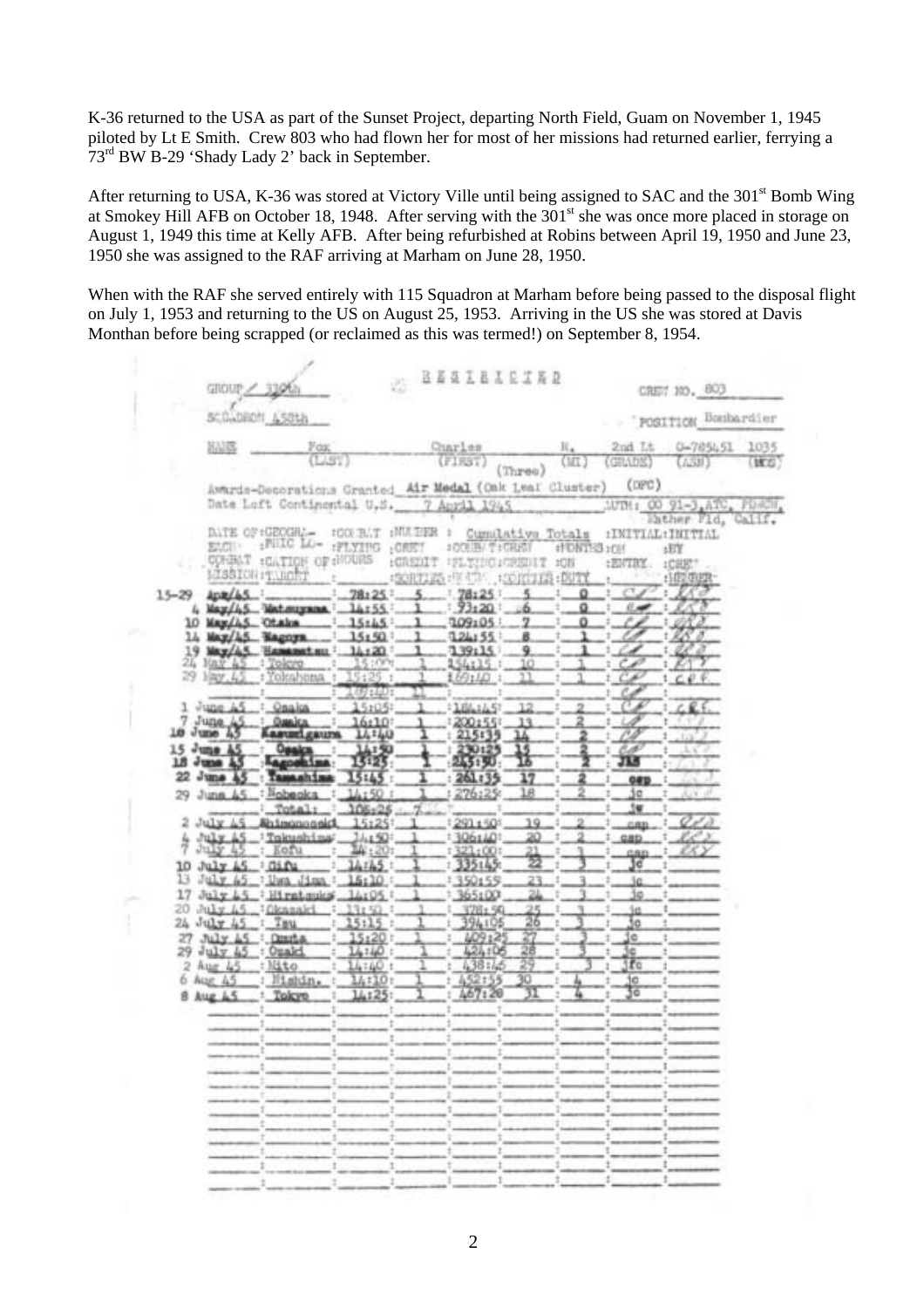

Crew 803 pose in front of K-36, 'City of Terre Haute'. **Standing L-R**: S/Sgt Russell L. Lawson, radio operator; S/Sgt Robert E Miller, left gunner; S/Sgt Sheldon F Pond, right gunner; T/Sgt Louis R Ormsby, CFC; 1st Lt Earl W Myers, A/C;  $2^{nd}$  Lt Charles R Fox, bombardier;  $2^{nd}$  Lt Ruddell Reed Jr., navigator;  $2^{nd}$  Lt Roy C Hild, pilot; 1<sup>st</sup> Lt Clyde W Brown Jr., radar operator. **Kneeling L-R**: M/Sgt James D Webb, flight engineer; Sgt Philip Pecuch, tail gunner. (*Roy Hild*)



K-36 on her hardstand in the 330<sup>th</sup> BG's area of North Field Guam. Roy took several rolls of film while on Guam but unfortunately, after returning home he discovered that most were ruined, leaving only a few viewable. (*Roy Hild*)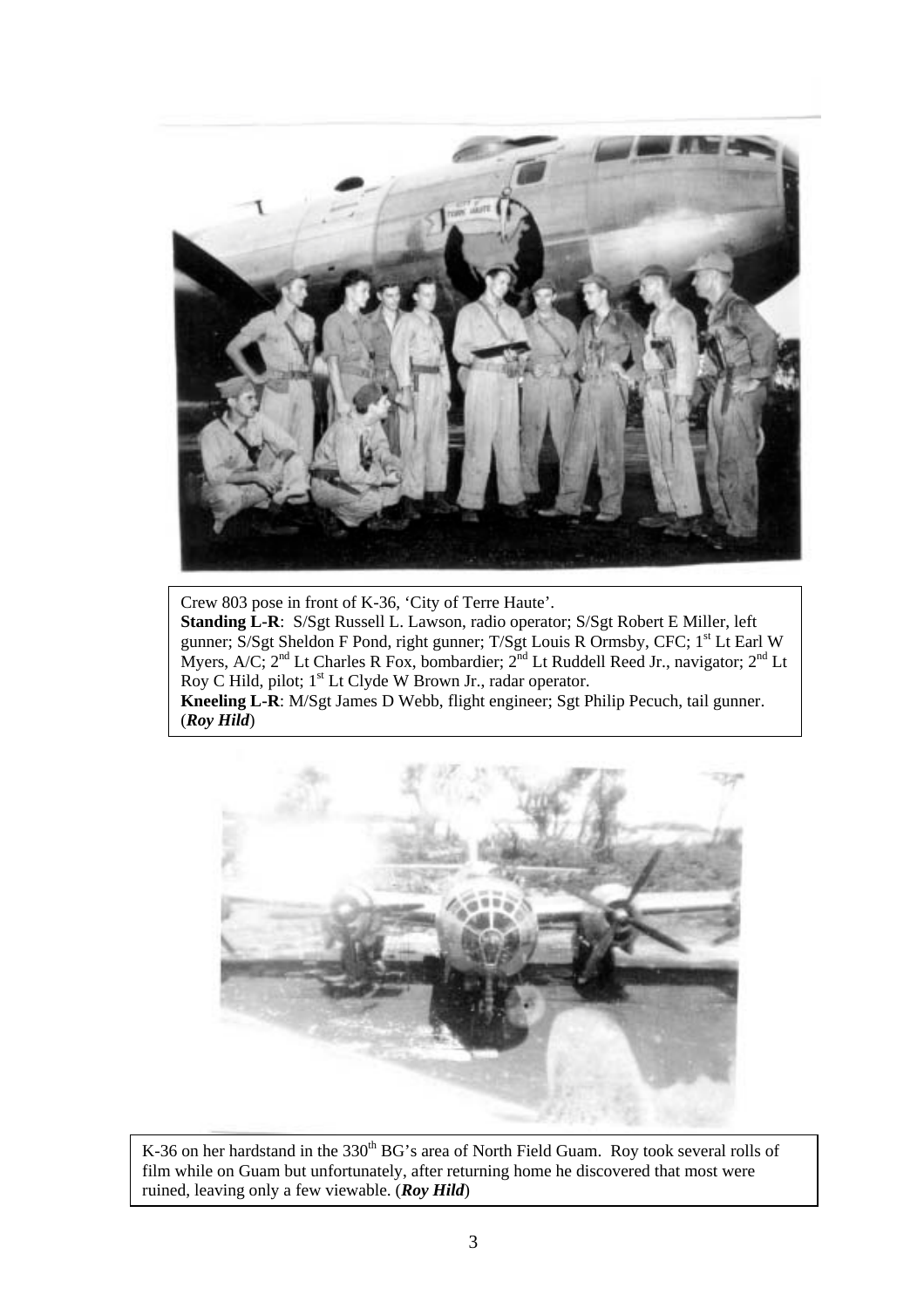

Side view of K-36 resting on her hardstand. The tents arranged around the periphery of the hardstand would be engineering tents – no high tech maintenance facilities there! (*Roy Hild*)



Lt Roy Hild in front of K-36 showing 29 of the eventual 32 bomb symbols. Roy and crew 803 flew K-36 on 26 missions, who flew her on the others is not known. (*Roy Hild*)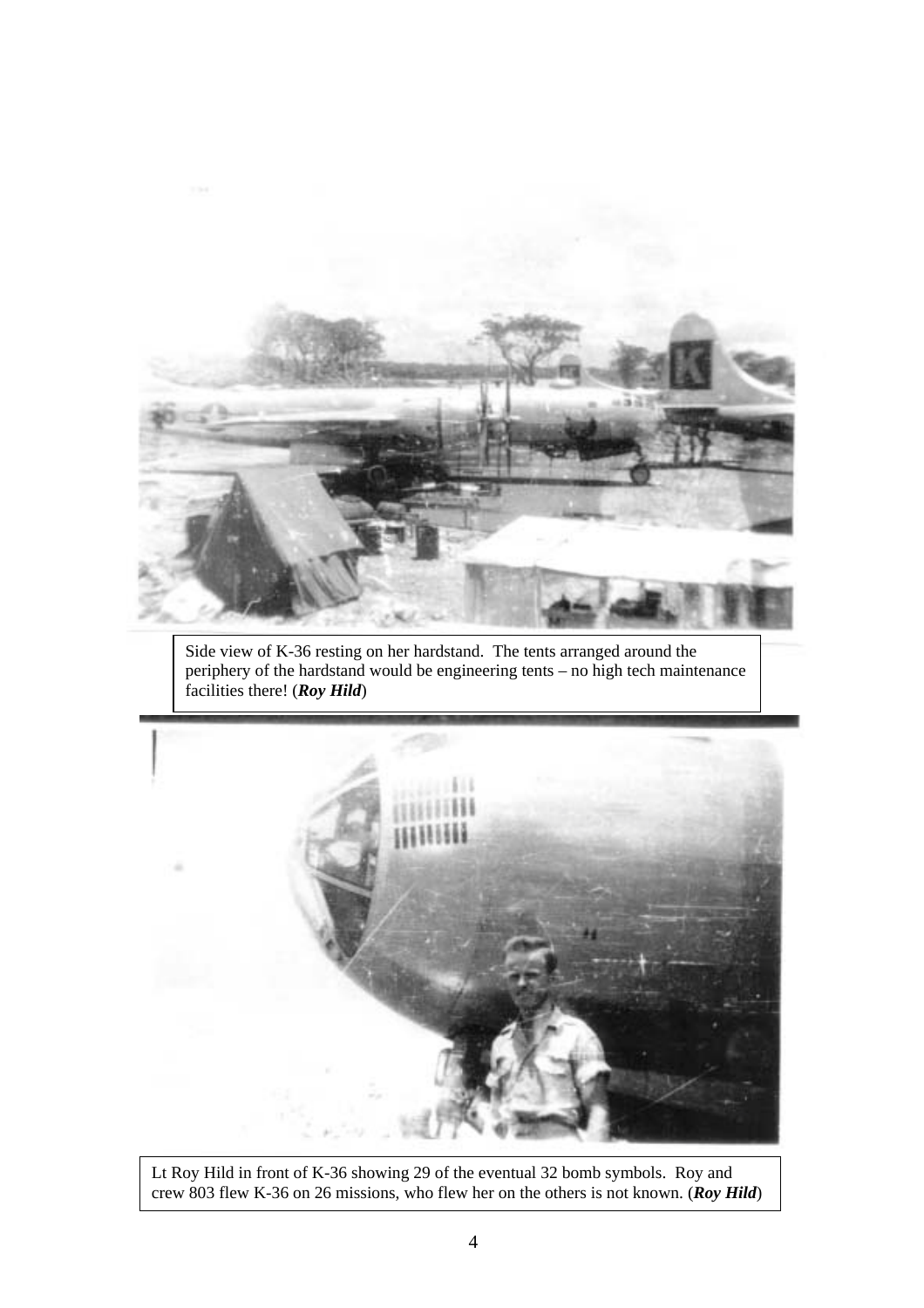# SUNSET PROJECT NOVEMBER 1, 1945

330TH BOLDARDEEN GROUP PILOT'S FLILEY

DEPARTURE FROM GUAM

| AIRPLANE COMMONDER | AIRPLANE               | START E.G. | TAXI | TAKE OFF |
|--------------------|------------------------|------------|------|----------|
| Kinnaird           | 44-61669 (K-15)        | 2145       | 2150 | 2200     |
| Riggs              | 42-93908 (K-31)        | 2150       | 2155 | 2295     |
| Smith, E           | $42-94052$ (K-36) 2155 |            | 2200 | 2210     |
| Cunther            | 42-24906 (M-42) 2200   |            | 2205 | 2215     |
| Gilbert            | $44 - 70016$ (K-40)    | - 2205     | 2210 | 2220     |
| Ornend             | 44-61537 (K)           | 2210       | 2215 | 2225     |
| Johnston           | $12-9402$ (K-12)       | 2215       | 2220 | 2230     |
| Willman            | $12 - 23276$ (K-1)     | 2220       | 2225 | 2235     |
| Matthews           | 42-93957 (K-5)         | 2225       | 2230 | 2240     |
| Bradford           | 42-23278 (K-7)         | 2230       | 2235 | 221.5    |
| Hinzman            | 42-93980 (K-8)         | 2235       | 2240 | 2250     |
| Eby                | 42-93971 (K-6)         | 2240       | 2245 | 2255     |
| Wolejko            | 42-94061 (0-51)        | 2245       | 2250 | 2300     |
| Kellogg            | 42-94048 (K-2)         | 2250       | 2255 | 2305     |
| Bryant             | 44-69872 (K-3)         | 2255       | 2300 | 2310     |
| Trask              | 42-93989 (M-52)        | Spare      |      |          |
| Hickerson          | 42-63566 (0-43)        | Spare      |      |          |
| Coblentz           | 44-69928 (K-11)        | Spare      |      |          |
|                    |                        |            |      |          |

'Mission Flimsy' showing take off times for the first leg home on the Sunset Project. K-36 was due to take off at 22:10 hrs for the night time flight to Kwajalein Atoll. Note also K-1 piloted by Robert Willman taking off at 22:35 hrs. K-1 became WF440 and was the subject of the first 'Historical Info' article back in issue 1. (*Robert Willman*)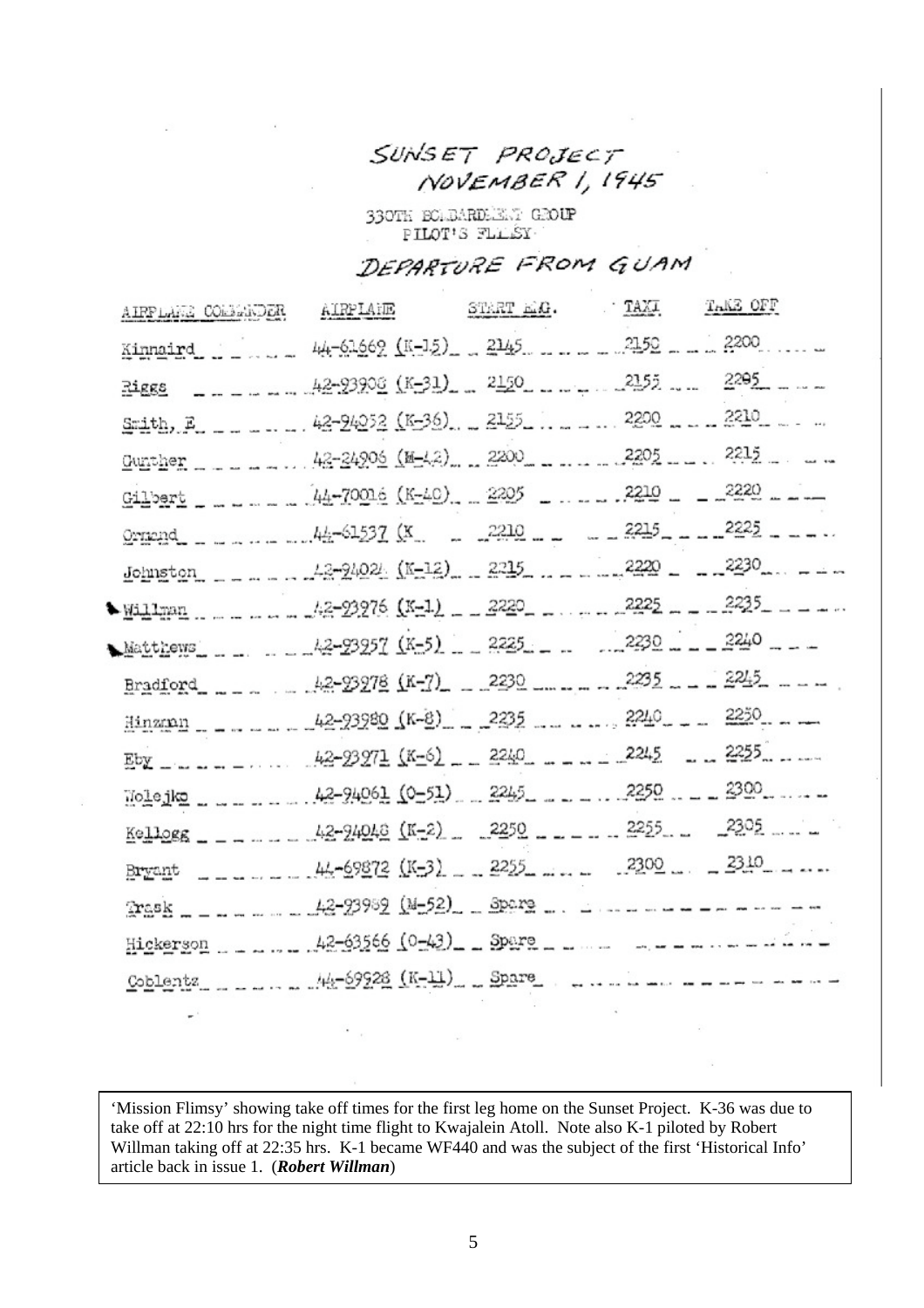# **The B-29 "Washington" Bombsight**

The B-29 "Washington" was equipped with the Norden Bombsight that was an innovation for most RAF bomb aimers since it is a tachometric bombsight, a type that many bomb aimers had never used. Until the arrival of the Washingtons most RAF bomb aimers had used the Mark XIV bombsight which was a vector instrument in that the bomb aimer was presented with a graticule (looking like an extended crucifix) projected onto a glass plate, the plate being gyro stabilized in the lateral plane: when the aircraft banked the graticule remained stabilized instead of swinging left or right. On a bombing run the bomb aimer's task was, by means of heading corrections passed orally to the pilot, to get the target tracking down the fore-and-aft graticule line and then to release the bomb manually once the target reached the crosswire. The accuracy of this method of bombing depended to a large extent on the accuracy of certain parameters (e.g. wind velocity) that the bomb aimer had to set manually into the Mark XIV's computer unit; other parameters such as altitude and air speed were fed into the computer unit automatically. The skill of getting the aircraft maneuvered such that it tracked accurately to the target and the accuracy of the timing in pushing the bomb release button were naturally also very important. With a tachometric bombsight like the Norden the bomb aimer operated the instrument so as to keep crosswires on the target continuously during the run-up to the target: in doing so the Norden bombsight was able to measure the groundspeed and drift of the aircraft and thus calculate the exact moment when the bomb(s) needed to be release in order to hit the target.

A further sophistication of the Washington's bombing equipment was the fact that the Norden bombsight was coupled to the Minneapolis-Honeywell C1 Autopilot. At the start of the bombing run the pilot would put control of the aircraft onto autopilot and would then hand control of the aircraft to the bomb aimer; as the bomb aimer operated the four control knobs on the bombsight in order to keep the crosswires on the target, so this automatically turned the aircraft left or right until the aircraft was in the correct release position when, automatically, the pneumatically-operated bomb doors would be opened, the bomb(s) released and the bomb doors then closed. The Washington's bomb jettison system was also more sophisticated than the Lincoln in that the bomb aimer merely had to operate a "Jettison" switch and the bomb doors would open automatically, all bombs would be released "safe" in a salvo after which the bomb doors would close automatically. On the Washington the bomb doors opened and closed extremely rapidly, being pneumatically operated rather than hydraulically operated as on the Lincoln aircraft.

Some RAF bomb aimers had had previous experience of tachometric bombsights: some Lincoln aircraft, including those of No.44 Squadron, had been equipped with the British Stabilized Automatic Bomb Sight (SABS) which was a tachometric instrument but not as sophisticated as the Norden.

The Norden Bombsight had been described by the USAF as being capable of dropping a bomb "in a pickle barrel from 20,000 feet" - an exaggeration but certainly indicative of the much better bombing accuracy obtainable with the instrument.

Prepared by: Sqn Ldr Gordon Galletly, RAF (Ret'd) (No.44 (Rhodesia) Squadron, RAF Wyton & RAF Coningsby, Nov.1949 - July 1952; Washington Conversion (July, RAF Marham, July 1952 - April 1953)



The author sitting at the bomb aimer's position. The Norden bomb sight is just visible to his front. (*Gordon Galletly*)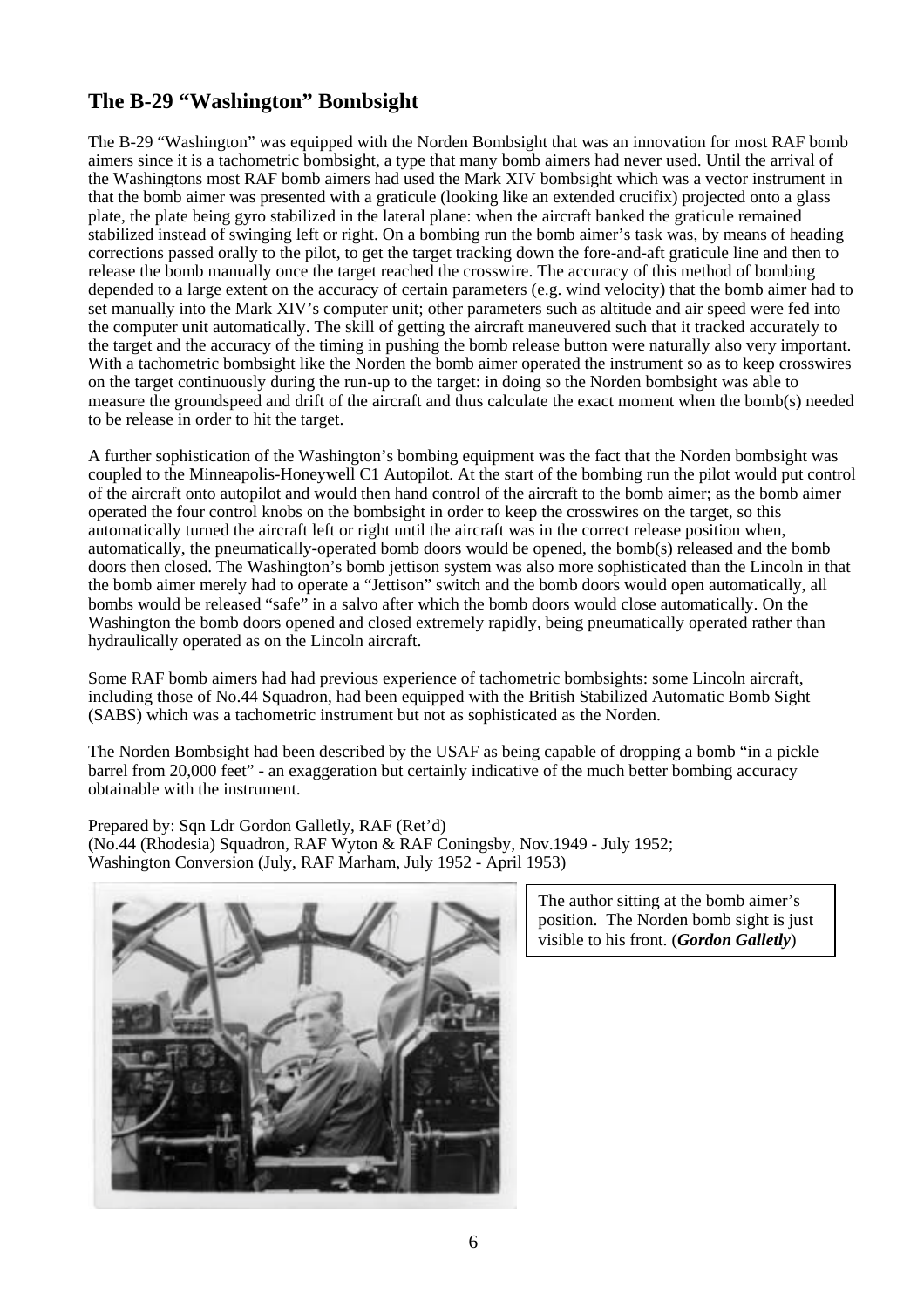## **192 Squadron Washingtons**

192 Squadron acquired three RB-29As as replacements for its three Lincolns in the first half of 1952. The first two aircraft (WZ966, WZ967) arrived at Watton in April and were joined by the third (WZ968) in June. Work then got underway at the CSE to develop an Elint fit for the aircraft.

The modifications, carried out by the CSE, involved the removal of all gun turrets and bombing equipment; fairing over of the rear observation blisters; the conversion of the rear pressurised compartment into an Elint compartment accommodating six Special Operators; the installation of two radomes under the rear fuselage for direction-finding antennae and the fitting of a number of other external antennae.

The primary tasks of the aircraft were to intercept, analyse and plot the positions of Soviet radar stations; and to intercept Soviet radio communications (including. transmissions between Soviet GCI stations and fighters). The six Special Operator positions comprised two VHF communications intercept positions (AN/ARR-5); two metric radar intercept and D/F positions (AN/APR-4); and two centimetric (X-band and S-band) radar intercept and D/F and positions (ARI 18021, AN/APR-9, AN/APA-11). Wire recorders were also carried to capture signals for later analysis.

Modification and installation of the first Washington, WZ966, began in May 1952. After a few minor problems work was finally completed at the end of September and the installation cleared early in October. Work was then started on the remaining two Washingtons. Using the experience gained in the first conversion these proceeded quickly and were completed in December.

During the first half of 1953 the squadron devoted its efforts to the training of its Washington crews and to the installation and trials of equipment in the aircraft. Training Special Operators was a particular problem since the Washington carried three times the number previously carried by the squadron's Lincolns. The training programme was helped by the acquisition of an unmodified Washington (WW346) in April, primarily for pilot continuation training. This aircraft helped take the load off the three Elint aircraft that were flown intensively on combined navigator/special operator training sorties. Training flights were also made to the Middle East for pilot/navigator training. The squadron took advantage of Exercise Jungle King, a NATO naval exercise, in March 1953 to fly a series of Elint sorties using all three Washingtons to locate and track the 'enemy' fleet using radar and voice intercepts.

The first Washington Elint operation carried out during 1953 (Operation REASON) was a one-off operation to intercept the new Soviet cruiser Sverdlov just north of the Shetlands following its visit to the UK in August 1953. This highly successful operation revealed the presence of X-band fire control radar on the ship. The squadron took part in a further NATO naval exercise at the end of September when a Washington carried out two long-range sorties in support of Exercise Mariner. The Washington was tasked with the detection and location of the 'enemy' Blue force fleet; the detection of AEW and anti-submarine aircraft radar transmissions; and interception of radio traffic between ships and between carriers and their aircraft on both VHF and UHF bands.

Operational flying began in earnest in October 1953 when two Washingtons, accompanied by WW346 as a support aircraft, were detached to Nicosia. Two Elint flights were carried out during the detachment, probably over the Black Sea.

During the next four years the Washingtons were flown on three basic types of Elint operation. The first, and least controversial, was the routine Border sortie. These were daylight sorties over West Germany, flown approximately 15 miles or so from the East German border. Roughly four of this type of sortie were flown each month, although these were often cancelled to make way for more important operations. The second type of operation was the shadowing of Soviet naval units. These operations were flown on an opportunity basis and occasionally required the diversion of aircraft from pre-planned Elint sorties. Strict rules governed the conduct of these flights, limiting how close the Washington could approach the Soviet vessel or vessels. The third type of operation, and the most risky, was the monthly series of Elint sorties flown in neutral or international airspace along the borders of the Soviet Union and its allies. The main areas of operations for these flights were the Baltic Sea (from Watton or Germany), the Black Sea (from Cyprus) and the Caspian Sea (from Iraq). The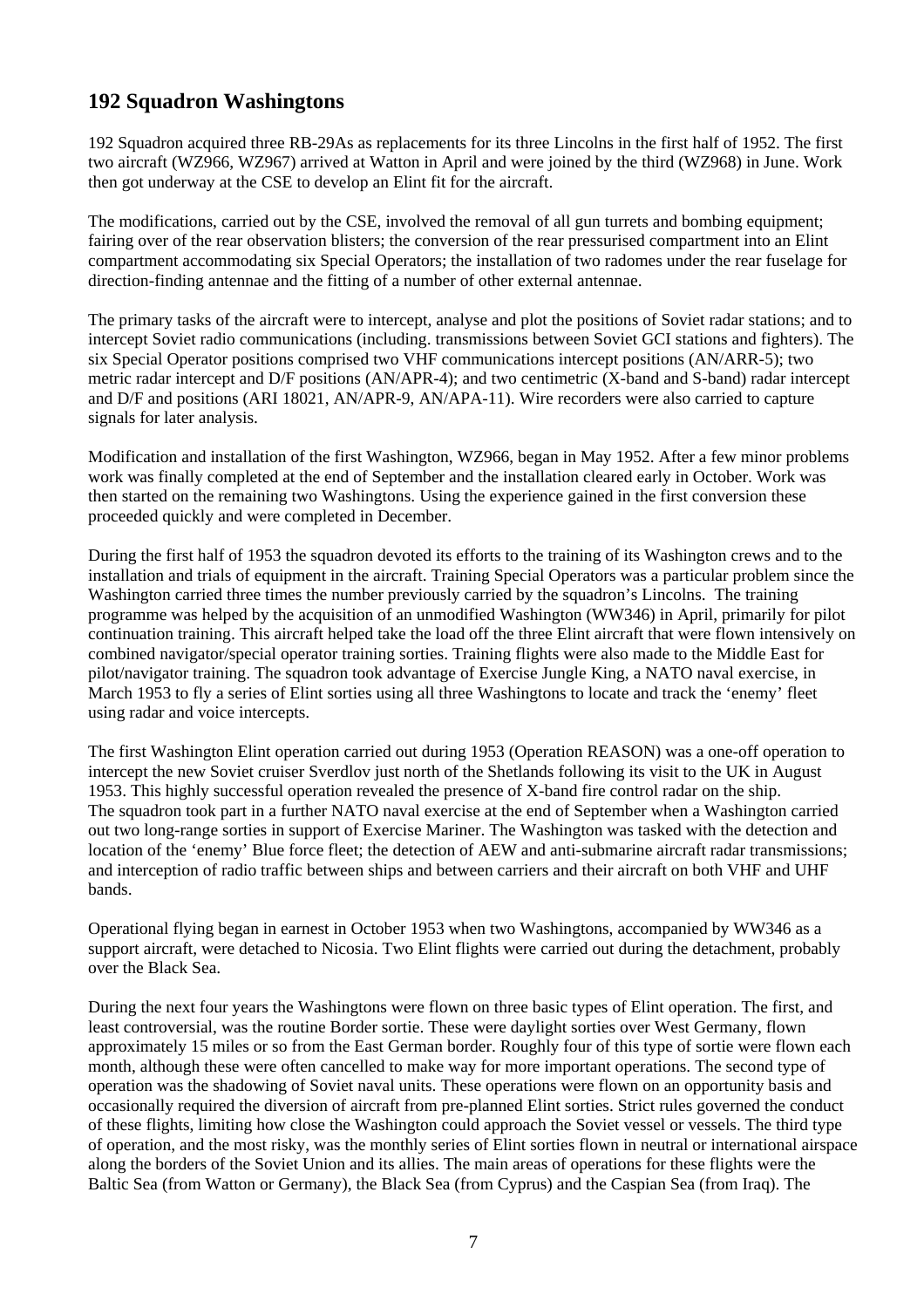Washingtons normally operated in conjunction with the squadron's Canberras – the Washingtons standing-off a minimum of 70 miles from Soviet territory and monitoring reactions to the Canberras, which approached to within 30 miles of the border. Each of these sorties was reviewed and authorized by the Foreign Minister, before it was flown. Although these operations were flown in international airspace at a respectable distance from Soviet borders they still risked a hostile reaction. To minimize the risk they were always flown in absolute darkness during the period of the new moon. Since very few Soviet air defence fighters then carried AI radar this offered some protection from interception.

In February 1956 Washington WZ966 carried out the first RAF Elint sortie into the Barents Sea. The 18 hour mission was made even more arduous by the failure of the aircraft heating system and the loss of one engine after 12 hours flying. Following this operation the Barents Sea was added to the list of regular operational areas. However subsequent sorties into the Barents Sea operated from Norwegian airfields.

In the autumn of 1956 a single Washington was detached to Malta for several months to compile an Egyptian electronic order of battle prior to the joint UK-French operations to reclaim the Suez Canal.

The Elint suite in the Washington was subject to rolling programme of improvements during the aircraft's service. The main problem was the accuracy of direction-finding, and thus the accuracy with which Soviet radar stations could be plotted. A number of improvements were made to the ARI 18021 equipment, and also to operating procedures; the ARI 18021 was later supplemented by the addition of US-built APA-17 directionfinders. Provision was also made for an alternative fit of additional HF and VHF receivers to enhance the aircraft's communications intercept capability. By the time the Washington was replaced by the Comet the intelligence-gathering ability of the aircraft had been transformed. Many of the lessons learnt with the Washington were applied directly to the Comet.

Maintenance of the 192 Squadron Washingtons was complicated by the withdrawal of the type from Bomber Command service in early 1954. This made spares harder to obtain and as a result the aircraft were sometimes flown with non-essential equipment inoperable. The autopilot seems to have been an early victim of the spares situation. Main plane corrosion problems were also encountered. By 1956 the squadron was complaining that it was becoming more difficult to meet its tasks as "the age and flying hours of the Washingtons increase".

The end for the Washington came December 1957. By then the maintenance situation had deteriorated to the point where it was considered unlikely the aircraft could successfully complete a sortie without some major unserviceability. As a result all three operational aircraft were stood down. Luckily the Washington replacement, the Comet R.2, was nearly ready for operations. In the end only two months were lost in the changeover, the Comet flying its first operational Elint sortie in February 1958.

© Dave Forster, 2002



Although printed in the last issue, this photo fits so well with this article it is reproduced here too! WZ966 at RAF Watton. (*Julian Horn*)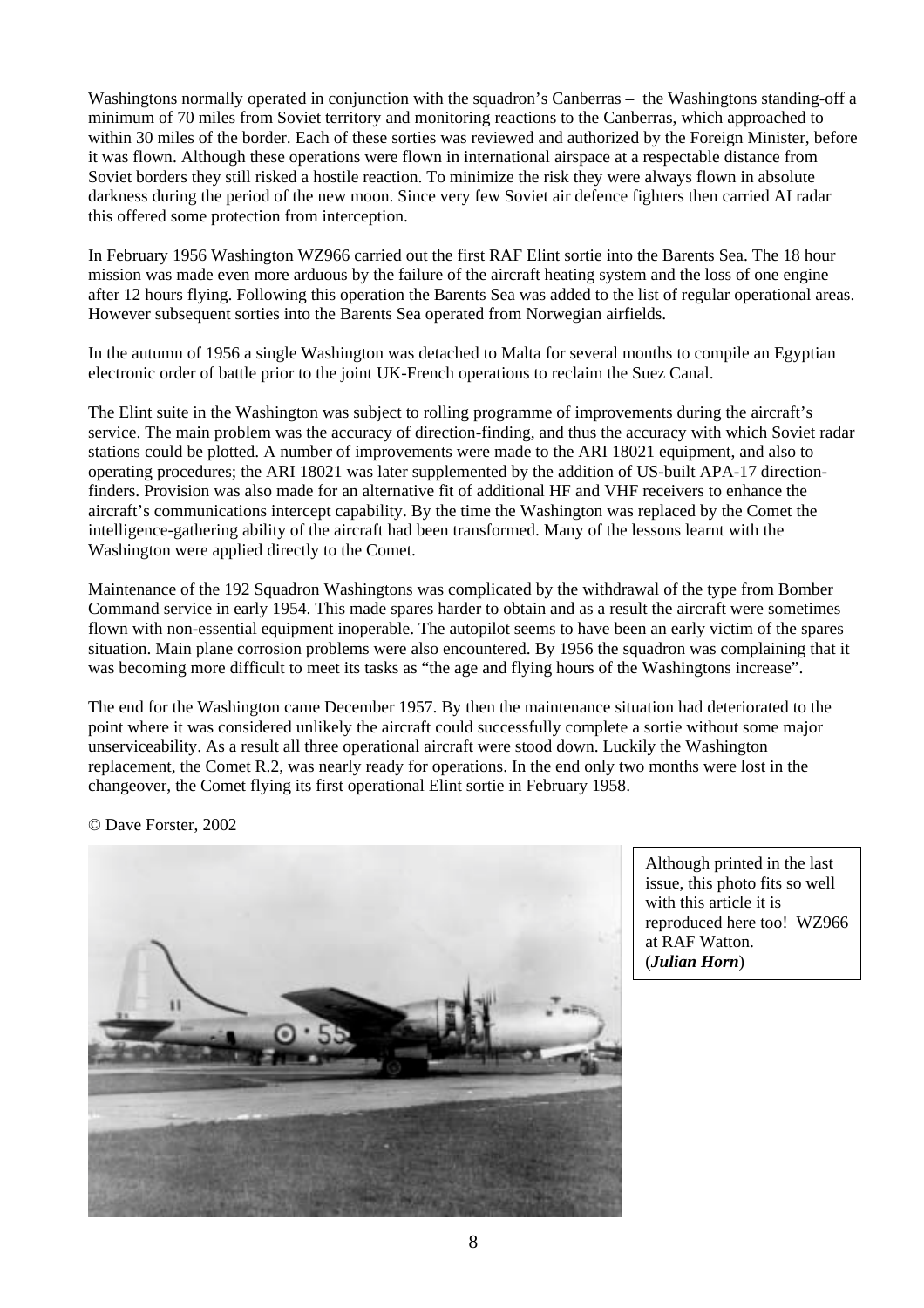

A fine aerial photo of RAF Watton taken circa 1955. Two Lincolns and a Washington, presumably of 192 Squadron, are parked on the spectacle dispersals near the hangers to the top of the photo. The identities of the planes on the southern dispersal (to the bottom of the photo) are unknown. (*Julian Horn*)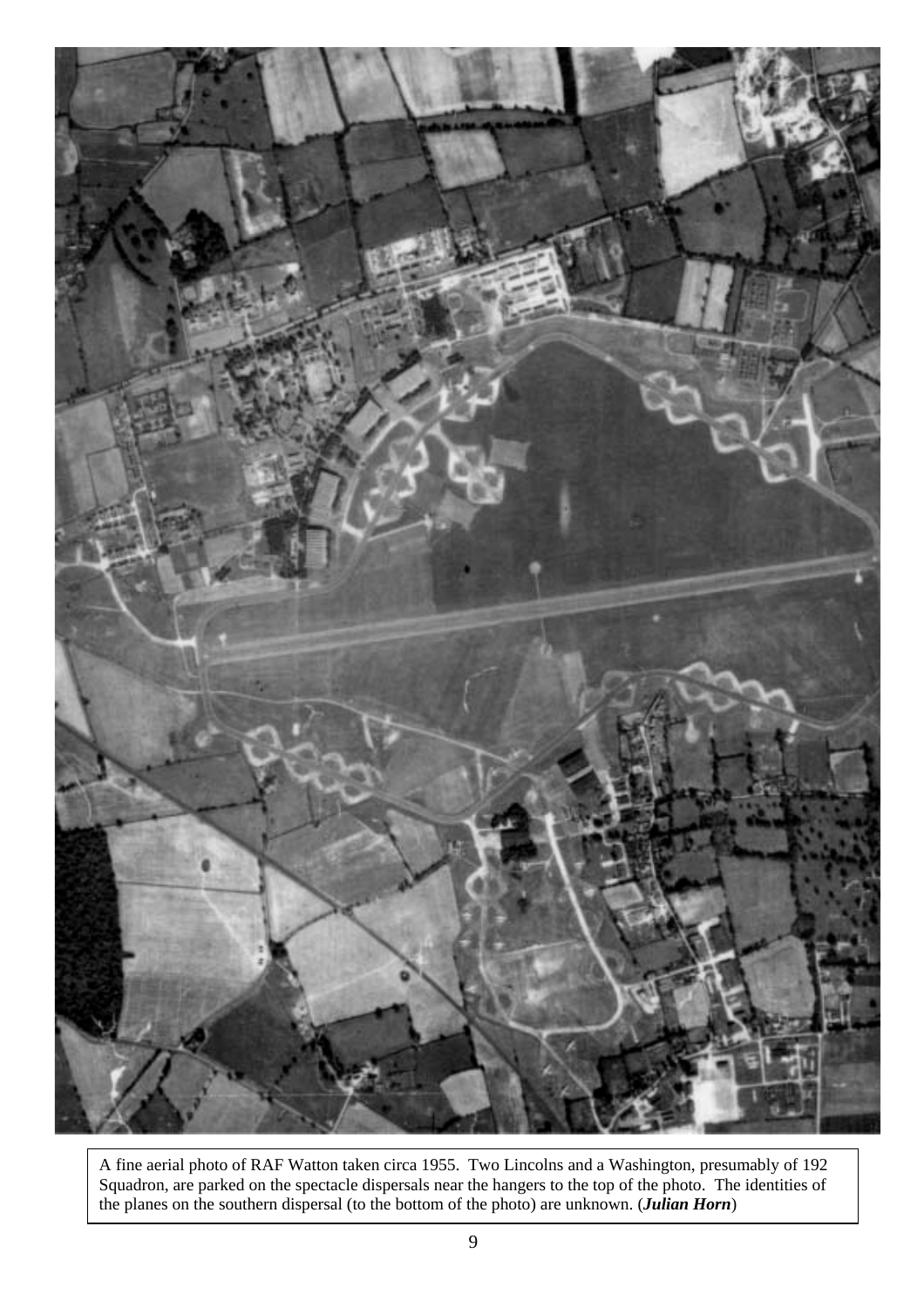### **Photo Corner**



Keeping with the bomb aimer theme, a fine view of the Norden bombsight, this time in a USAAF B-29 on Guam during WWII. Lee Crowder, the bombardier and photographer was taking a serious risk in taking this photo. The Norden was a classified piece of equipment and if discovered the photo would have earned Lee a sever punishment! (*Lee Crowder* via *Jeff Brown*)



500lb General Purpose bombs waiting to be loaded on an RAF Washington, possibly WF556 of 90 Squadron at RAF Marham. (*Mike Davies*)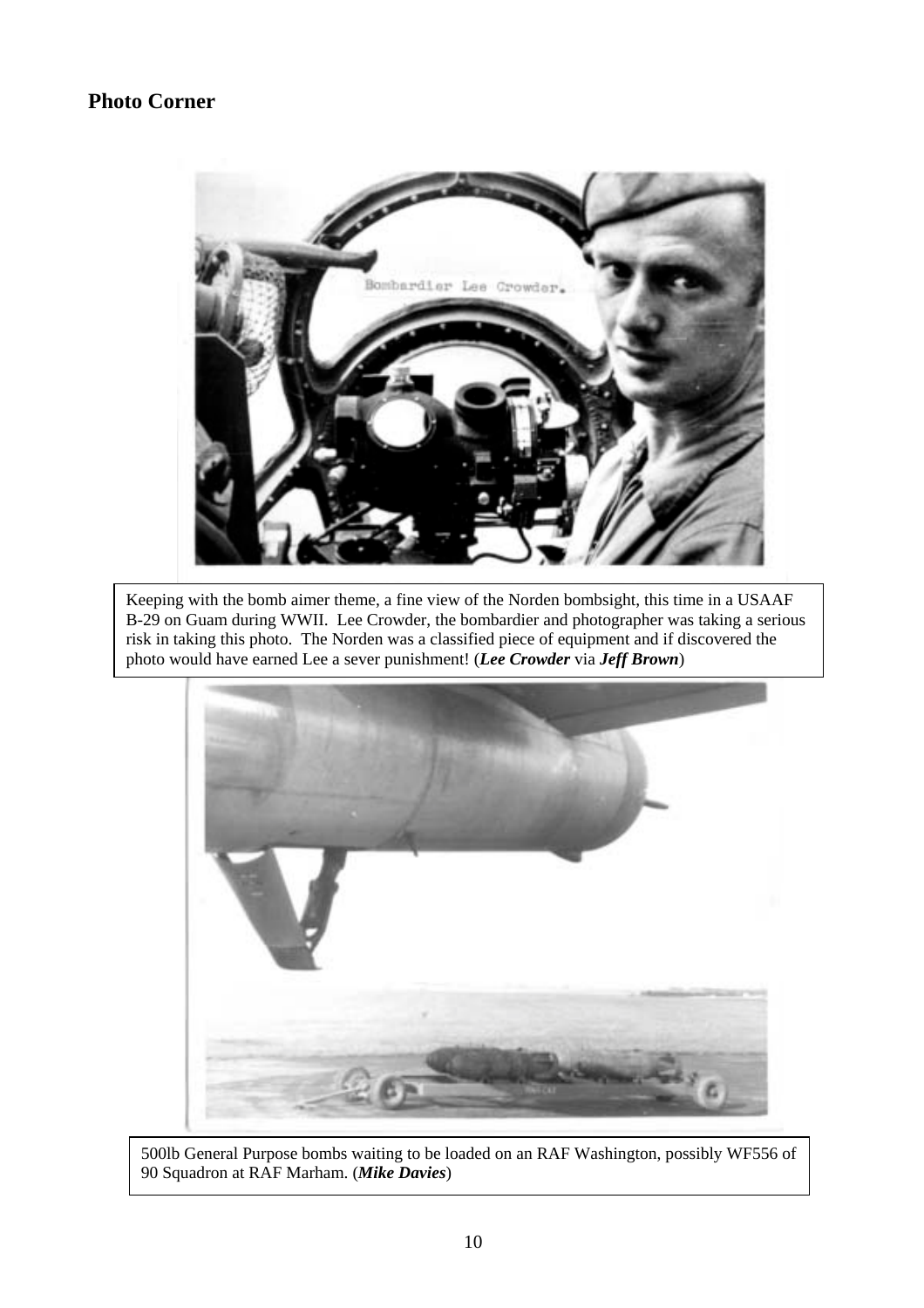

90 Squadron's WF556 having bombs loaded while at its dispersal. (*Mike Davies*)



Another of 90 Squadron's Washingtons, this time WF558. (*Mike Davies*)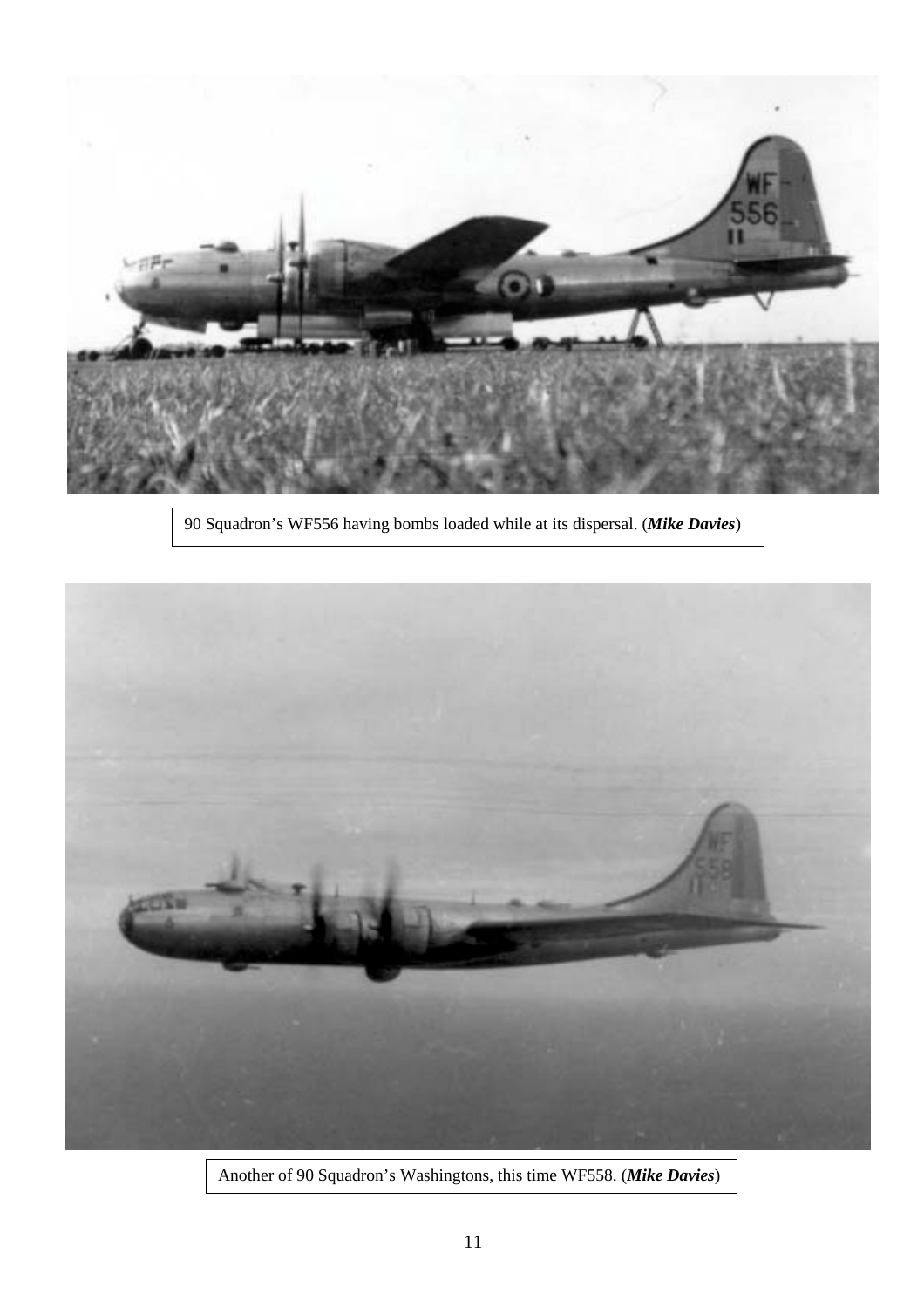

Continuing the Christmas theme (if one ever really got gong!) WF567 of 207 Squadron sitting in a snowy landscape at Marham. (*John Broughton*)



Finishing up with a bombing photo. Two views of fully loaded bomb bays from USAAF B-29s during WWII. **Left**: 20\*500lb general-purpose bombs per bomb bay, a load not unknown on the RAF Washingtons. **Right**: M69 aim able incendiary clusters. Although not, to my knowledge, carried by the RAF these were the bombs that wrought most of the destruction to Japanese cities. Weighing 500lb, after being dropped the M69 aim able clusters broke apart at a predetermined altitude and spread 76\*6lb M69 incendiaries. Above the armourer's head is a single M26 fragmentation bomb cluster containing 20\*M41 20lb fragmentation bombs.  $(I9^{th} BG History CD)$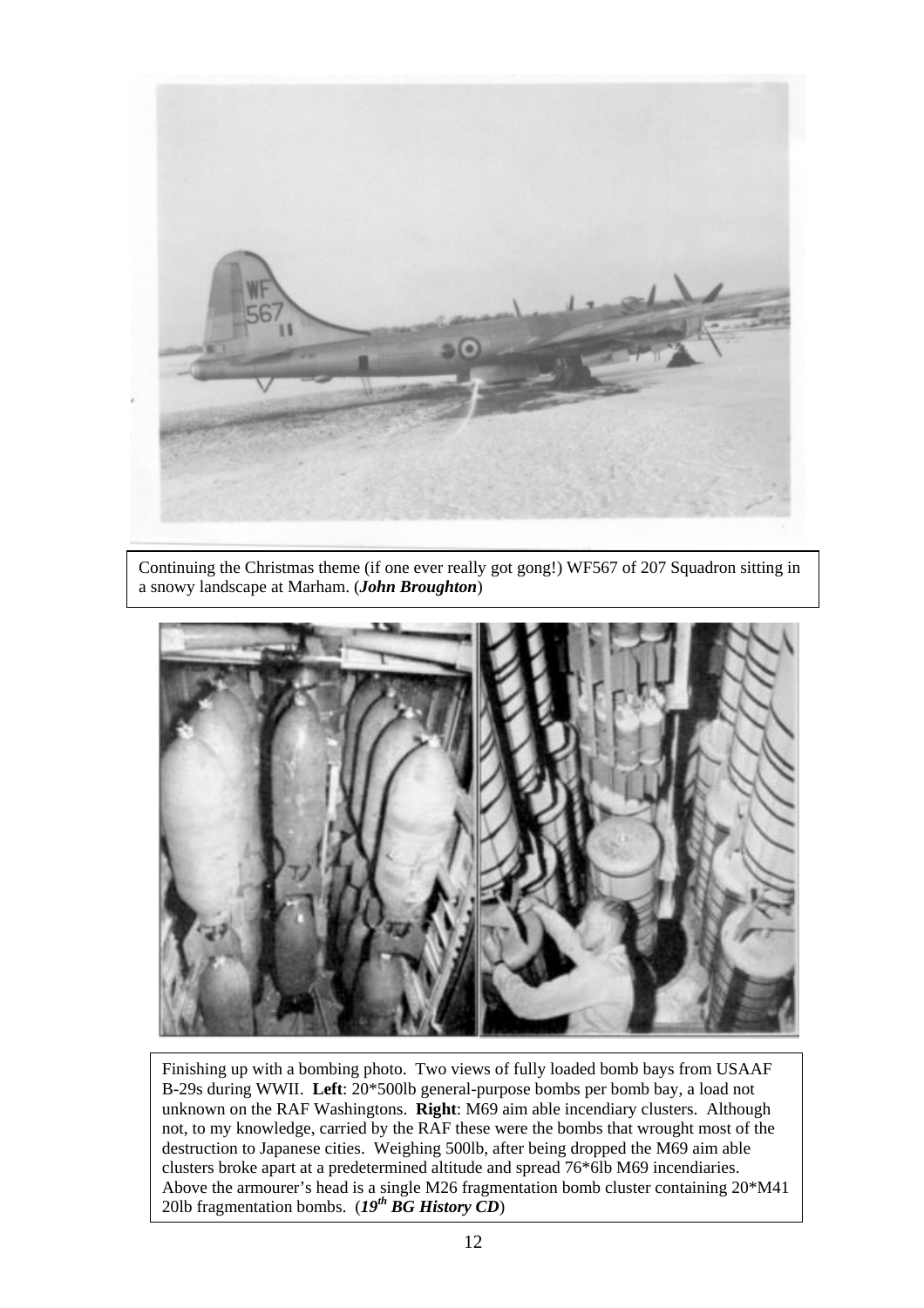# **Contacts**

On a sad note, Howard Currie, formerly a pilot with 44 Squadron and Tom McKosker, formerly A/C of 44- 61634 (WF439) both died earlier this year.

A list of those people who have made contact with me – if you wish to contact any of them, let me know and I will pass on your request:

| David         | Alexander     | <b>ASF</b> Marham                               |
|---------------|---------------|-------------------------------------------------|
| Phil          | <b>Batty</b>  | 44 Squadron Navigator                           |
| Gerry         | Beauvoisin    | 57 Squadron Air Gunner                          |
| Ray           | Belsham       | <b>ASF Engine Fitter Marham</b>                 |
| Joe           | <b>Bridge</b> | Webmaster, RAF Marham Website                   |
|               | <b>Brown</b>  |                                                 |
| Jeff          |               | 149 Squadron Air Gunner                         |
| William       | Butt          | 115 Squadron Crew Chief                         |
| Katie         | Chandler      | Widow of Vern Chandler, A/C 44-69680 (WF437)    |
| Pat           | Chandler      | Daughter of Vern Chandler, A/C 44-69680 (WF437) |
| <b>Brian</b>  | Channing      | 149 Squadron Navigator                          |
| <b>Bob</b>    | Cole          | 149 Squadron Electrical Fitter (WF498)          |
| Terry         | Collins       | XV Squadron Engine Fitter                       |
| Doug          | Cook OBE      | 44 Squadron Co-Pilot (WF508)                    |
| John (Buster) | Crabbe        | 207 Squadron Crew Chief                         |
| Don           | Crossley      | 90 Squadron Signaller                           |
|               |               |                                                 |
| Mike          | Davies        | 90 Squadron Air Gunner                          |
| Keith         | Dutton        | ?? Squadron Air Gunner                          |
| Ken           | Firth         | 44 Squadron Air Gunner                          |
| Charles       | <b>Fox</b>    | Bombardier 42-94052 (WF444)                     |
| Dave          | Forster       | Researching RAF ELINT Squadrons                 |
| John          | Forster       | 207 Squadron / WCU Air Gunner                   |
|               |               |                                                 |
| Ray           | Francis       | 57 Squadron Association                         |
| Gordon        | Galletly      | 44 Squadron Navigator / Bombardier              |
| Norman        | Galvin        | XV Squadron Engine Fitter                       |
| Alan          | Gamble        | 90 Squadron Radio Operator                      |
| <b>Brian</b>  | Gennings      | Ground Maintenance Hanger                       |
| <b>Bob</b>    | Goater        | XV Squadron Instrument NCO                      |
| Tony          | Goodsall      | 90 Squadron Air Gunner                          |
| Ken           |               |                                                 |
|               | Harding       | 44 Squadron Signaller                           |
| Roy           | Hild          | Pilot 42-94052 (WF444)                          |
| Tony          | Hill          | Archivist P&EEE Shoeburyness                    |
| Julian        | Horn          | <b>RAF Watton Website</b>                       |
| Henry         | Horscroft     | 44 Squadron Association                         |
| <b>Brian</b>  | Howes         | 115 Squadron                                    |
| John          | Howett        | A/C 44-61688 (WF498)                            |
| Ernest        | Howlett       | 44 Squadron Engine Fitter (WF512)               |
| Jimmy         | James         | <b>Engine Fitter</b>                            |
| David         | Karr          | Nephew of William Karr, XV Squadron Air Gunner  |
| J.            | Kendal (Ken)  | 90 Squadron ??                                  |
| Andrew        | Kerzner       | Tail Gunner 44-69680 (WF437)                    |
|               |               |                                                 |